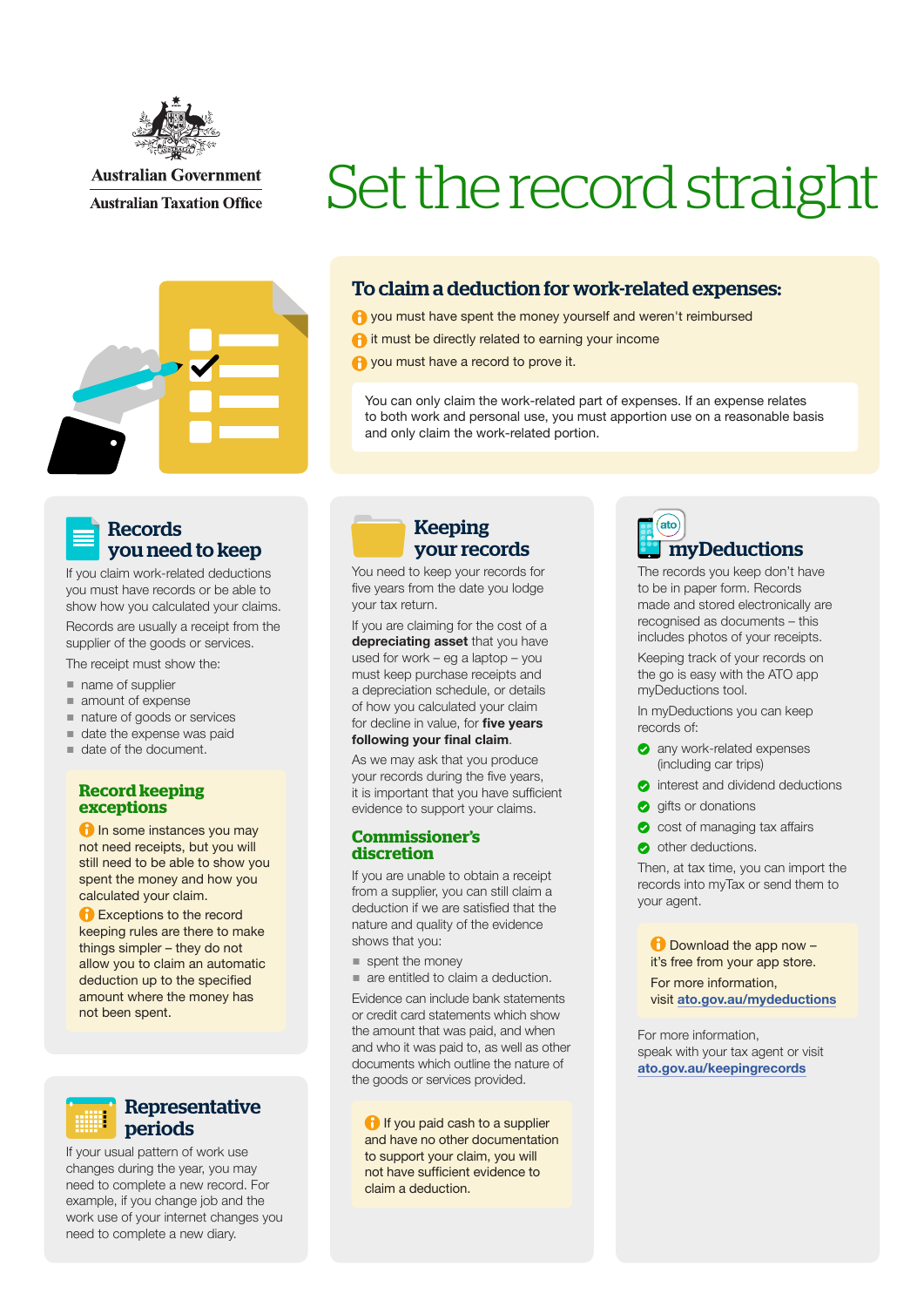## How the record keeping rules apply to different expenses



The type of car expense records you need to keep depends on whether you use the cents per kilometre method or logbook method to calculate your claim.

### **Method 1:** Cents per kilometre

You don't need receipts but you need to be able to show how you worked out your business kilometres (for example, by producing diary records of your work-related trips).

If you use the cents per kilometre method, your claim is based on a set rate (68c per kilometre from 1 July 2018) for each business kilometre travelled. You can claim a maximum of 5,000 kilometres per car.

**If** you borrowed a car or used a vehicle other than a car (for example, a motor cycle or a vehicle with a carrying capacity over one tonne, such as a utility truck or panel van) you cannot claim your expenses using either of the two methods. Instead, you need to keep all your receipts (such as fuel and repairs), and claim the work-related portion of these costs as a travel expense, not a car expense.

### **Method 2:** Logbook

Your claim must be based on the percentage of work use of your car. To work this out you need to keep a logbook.

Your logbook must:

- cover a minimum continuous period of 12 weeks and be broadly representative of your travel throughout the year
- co include the purpose of every journey, odometer reading at the start and end of each journey and total kilometres travelled during the period
- **O** include odometer readings at the start and end of each income year.

Your logbook is valid for five years, but you can start a new logbook at any time. If the work use of your car changes, you need to complete a new log book.

You can claim fuel and oil costs based on your actual receipts, or you can estimate the expenses based on odometer readings from the start and the end of the period in which you used the car during the year.

You must keep:

- $\bullet$  original receipts for all other expenses for the car
- details of how you calculated your claim for decline in value for your car, including the effective life and the method used.

If your claim relates to the transport of bulky tools and equipment, you will need:

- **a** a record of all work items carried
- $\bullet$  the weight and size of all work items
- $\bullet$  evidence that the items carried are essential to your work
- c evidence that your employer provided no secure storage at the workplace.

**C** Remember to include on your tax return any allowances that you receive from your employer for car expenses.

For more information visit [ato.gov.au/carexpenses](http://ato.gov.au/carexpenses)

## Clothing, laundry and dry-cleaning expenses

### **Clothing**

You need to keep receipts to claim for the purchase of occupation-specific clothing. protective clothing, or unique and distinctive uniforms.

### **Laundry**

To claim a deduction for laundering occupation-specific clothing, protective clothing or unique and distinctive uniforms, you must keep details of how you calculated your claim.

### **Dry-cleaning**

If you use a dry-cleaning service for the clothes, you need to keep receipts.

## Travel expenses

There are specific record keeping requirements for travel expenses, depending on:

- whether your travel allowance is shown on your payment summary
- whether your travel was domestic or overseas
- the length of your travel and your occupation.

Travel records you should keep include:

- **a** a travel diary or itinerary, if your travel was for six nights or more
- $\bullet$  receipts for all meals, airfares, accommodation, car parking and tolls
- **an** explanation of how the travel was work related, the number of nights you slept away from home and the location.

If your travel allowance is shown on your payment summary and you want to make a claim against it, you must have written evidence for the whole amount, not just the excess over the reasonable amount

**Reasonable amounts for** accommodation, meals and incidentals are provided to make record keeping simpler, not to provide an automatic deduction – you can only claim the amount you spent.

Although you may not need records, you will still need to show how you calculated your claim.

For more information, visit [ato.gov.au/travelexpenses](http://ato.gov.au/travelexpenses)

**f** If your laundry claim is under \$150, you do not need to keep records.

Although you may not need records, you will still need to be able to explain how you calculated your claim.

For more information, visit [ato.gov.au/clothingandlaundry](http://ato.gov.au/clothingandlaundry)